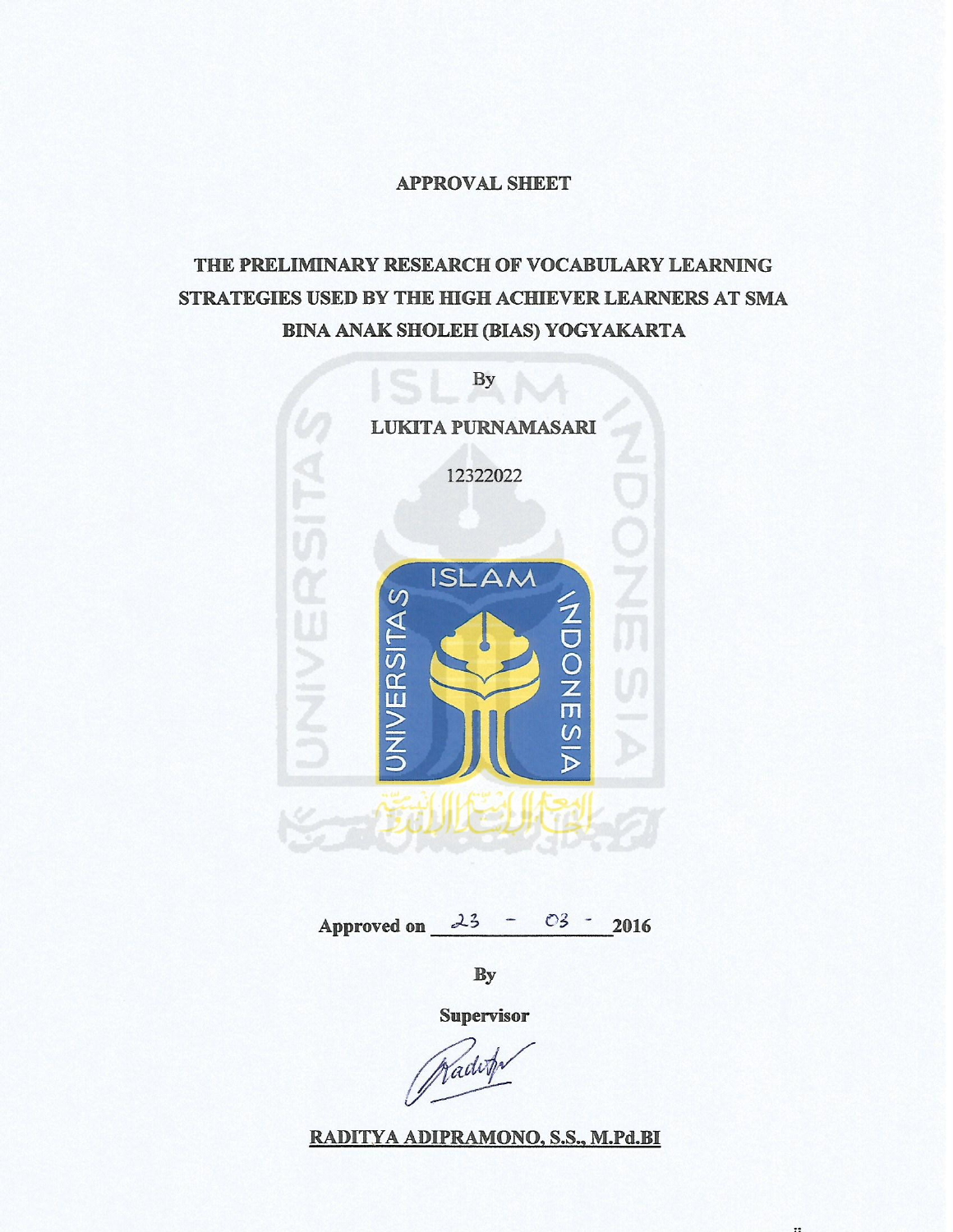## **APPROVAL SHEET**

# **THE PRELIMINARY RESEARCH OF VOCABULARY LEARNING STRATEGIES USED BY THE HIGH ACHIEVER LEARNERS AT SMA BINA ANAK SHOLEH (BIAS) YOGYAKARTA**

By



**Approved on \_\_\_\_\_\_\_\_\_\_\_\_\_\_\_\_\_\_\_2016**

**By** 

**Supervisor** 

## **RADITYA ADIPRAMONO, S.S., M.Pd.BI**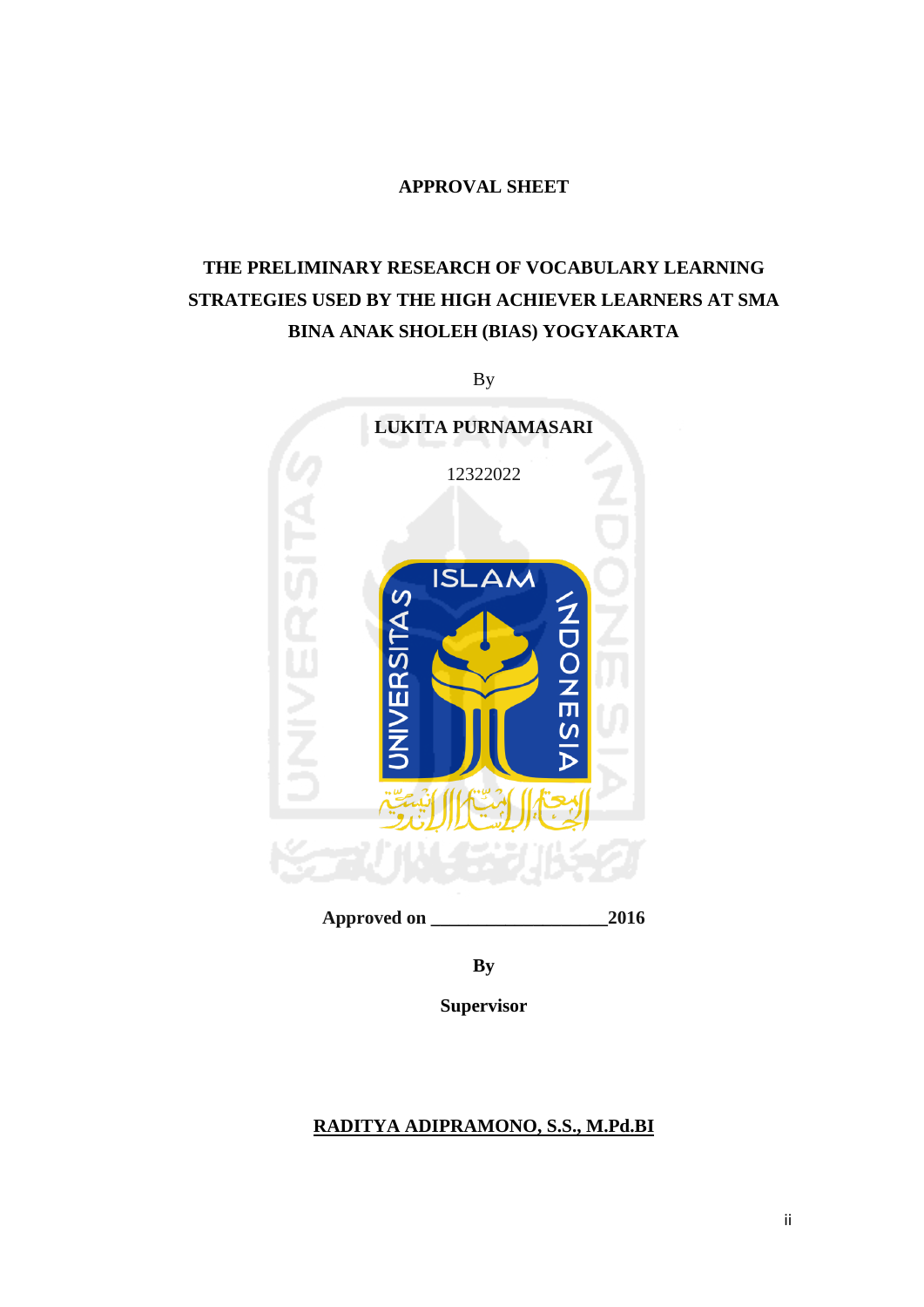#### RATIFICATION SHEET

### THE PRELIMINARY RESEARCH OF VOCABULARY LEARNING STRATEGIES USED BY THE HIGH ACHIEVER LEARNERS AT SMA BINA ANAK SHOLEH (BIAS) YOGYAKARTA

By

### LUKITA PURNAMASARI

12322022

Defended before the Board of Examiners on 7<sup>th</sup> of March 2016

and Declared Acceptable

Chairperson

First Examiner

Second Examiner

**Board of Examiners** 

:RadityaAdipramono, S.S., M.Pd.BI

:IntanPradita, S.S., M.Hum

: Irma Windy Astuti, S.S., M.Hum

Yogyakarta, 7<sup>th</sup> of March 2016

English Language Education Departement

Faculty of Psychology and Socio-Cultural Sciences

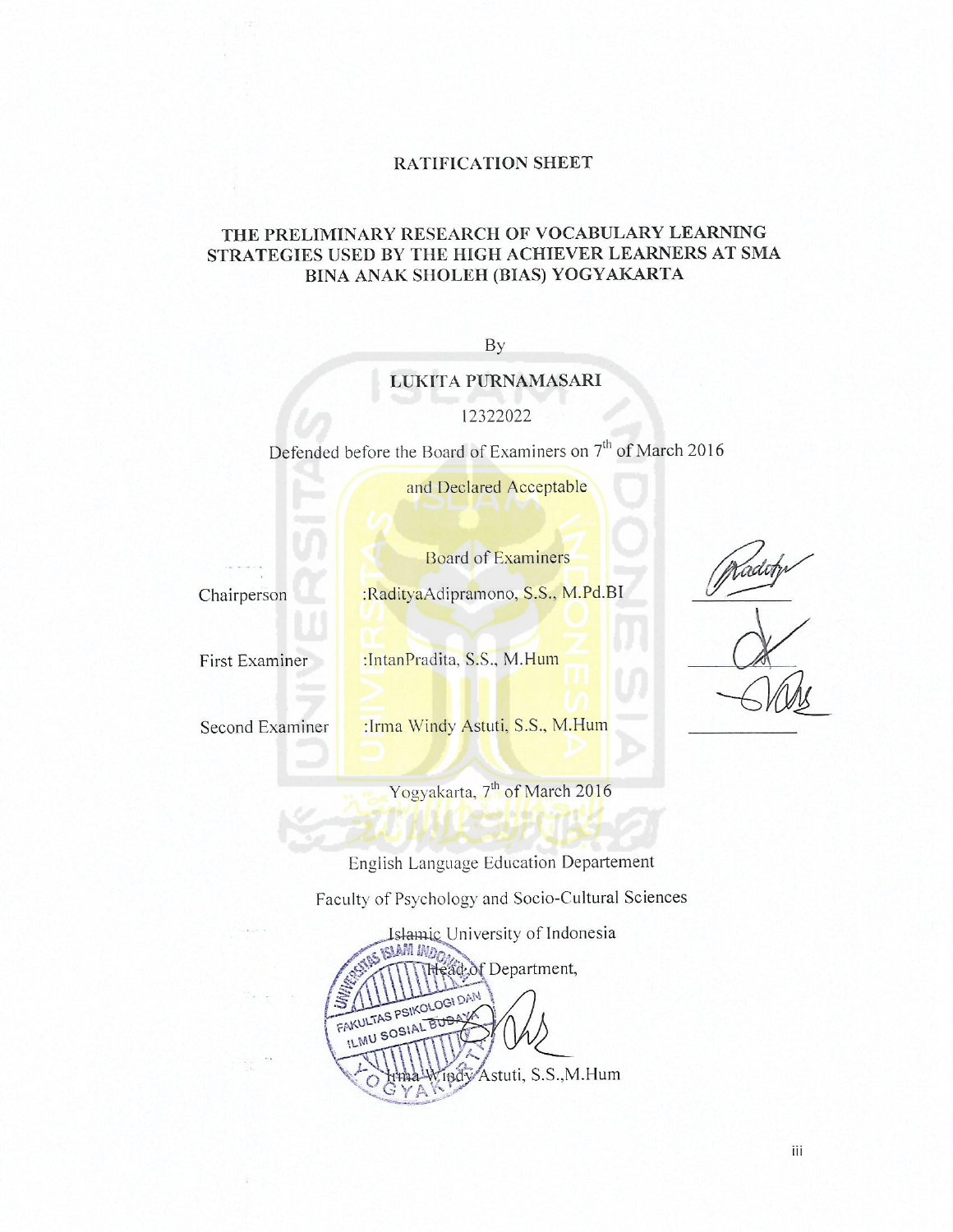#### **RATIFICATION SHEET**

#### **THE PRELIMINARY RESEARCH OF VOCABULARY LEARNING STRATEGIES USED BY THE HIGH ACHIEVER LEARNERS AT SMA BINA ANAK SHOLEH (BIAS) YOGYAKARTA**

By

### **LUKITA PURNAMASARI**

12322022

Defended before the Board of Examiners on 7<sup>th</sup> of March 2016

and Declared Acceptable

Board of Examiners

Chairperson :RadityaAdipramono, S.S., M.Pd.BI

First Examiner :IntanPradita, S.S., M.Hum

Second Examiner :Irma Windy Astuti, S.S., M.Hum

Yogyakarta, 7<sup>th</sup> of March 2016

English Language Education Departement Faculty of Psychology and Socio-Cultural Sciences Islamic University of Indonesia Head of Department,

Irma Windy Astuti, S.S.,M.Hum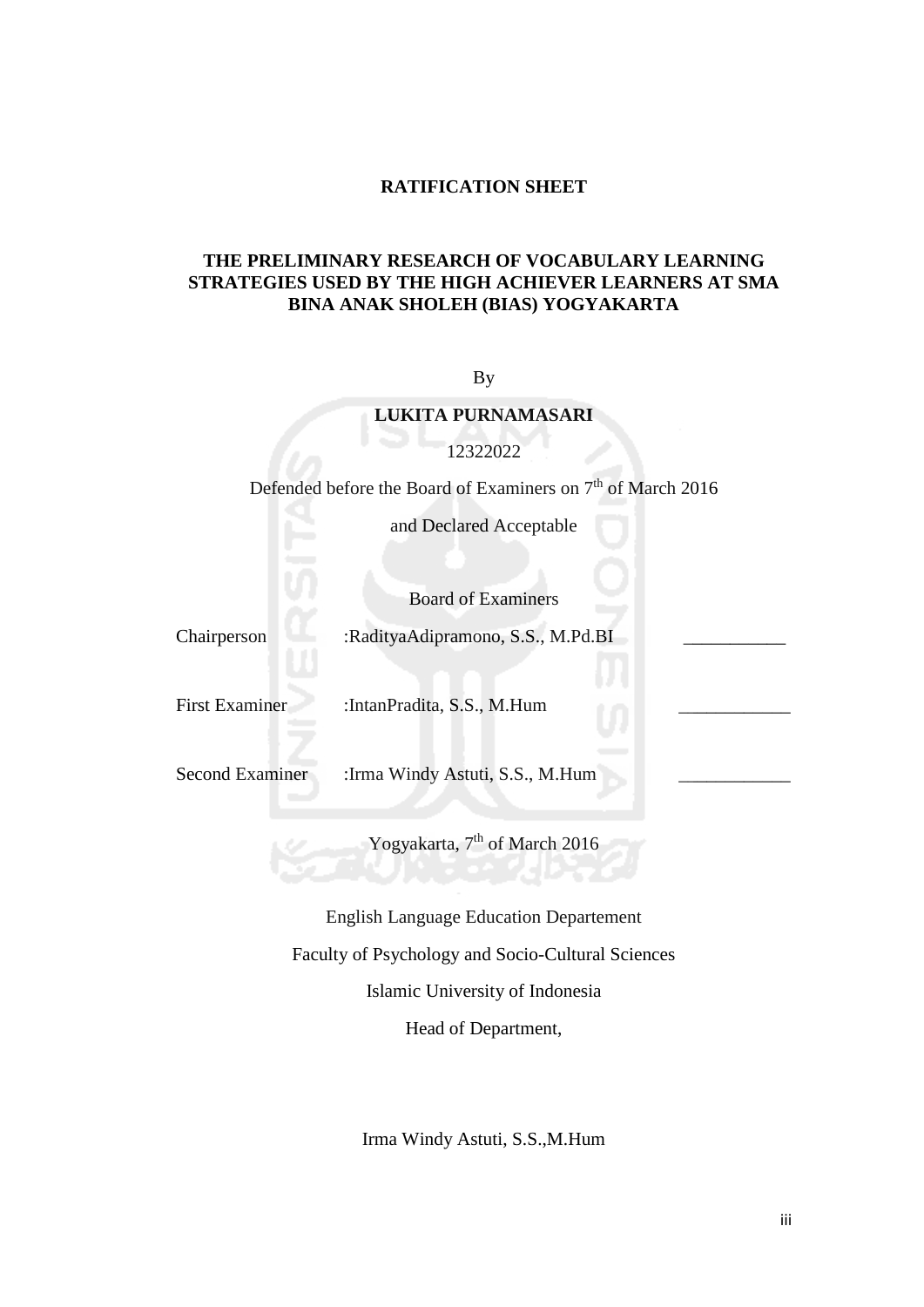## **STATEMENT OF WORK'S ORIGINALITY**

I honestly declare that this thesis which I have written does not contain the work or parts of other people except those cited in the quotations and references, as a scientific paper should.

| Yogyakarta,        |
|--------------------|
| The Writer,        |
|                    |
|                    |
| LUKITA PURNAMASARI |
| 12322022           |
|                    |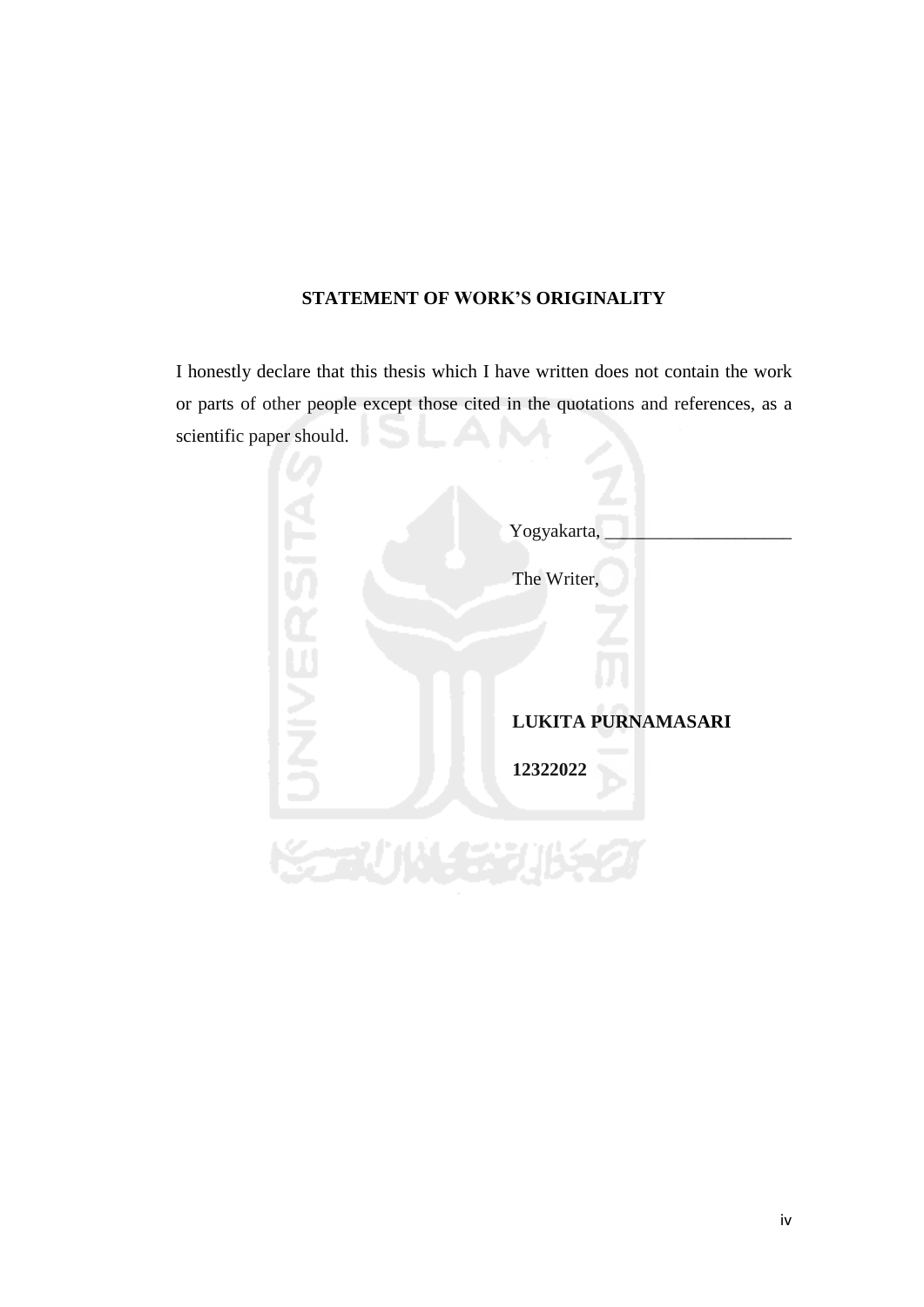## **MOTTO**

Whoever is on a journey in order to study God will make it easy for him the way

to heaven **(H.R Muslim)**

And the believers were not to rush all (to battle), so if only (there were) a group from every groupfrom them, a group of people to learn in the religion, and to warn (to) their nation if they returned to them, perhaps they be cautioned

**(Q.S. At-taubah: 122)**

المنازع فالألاد والمستعملة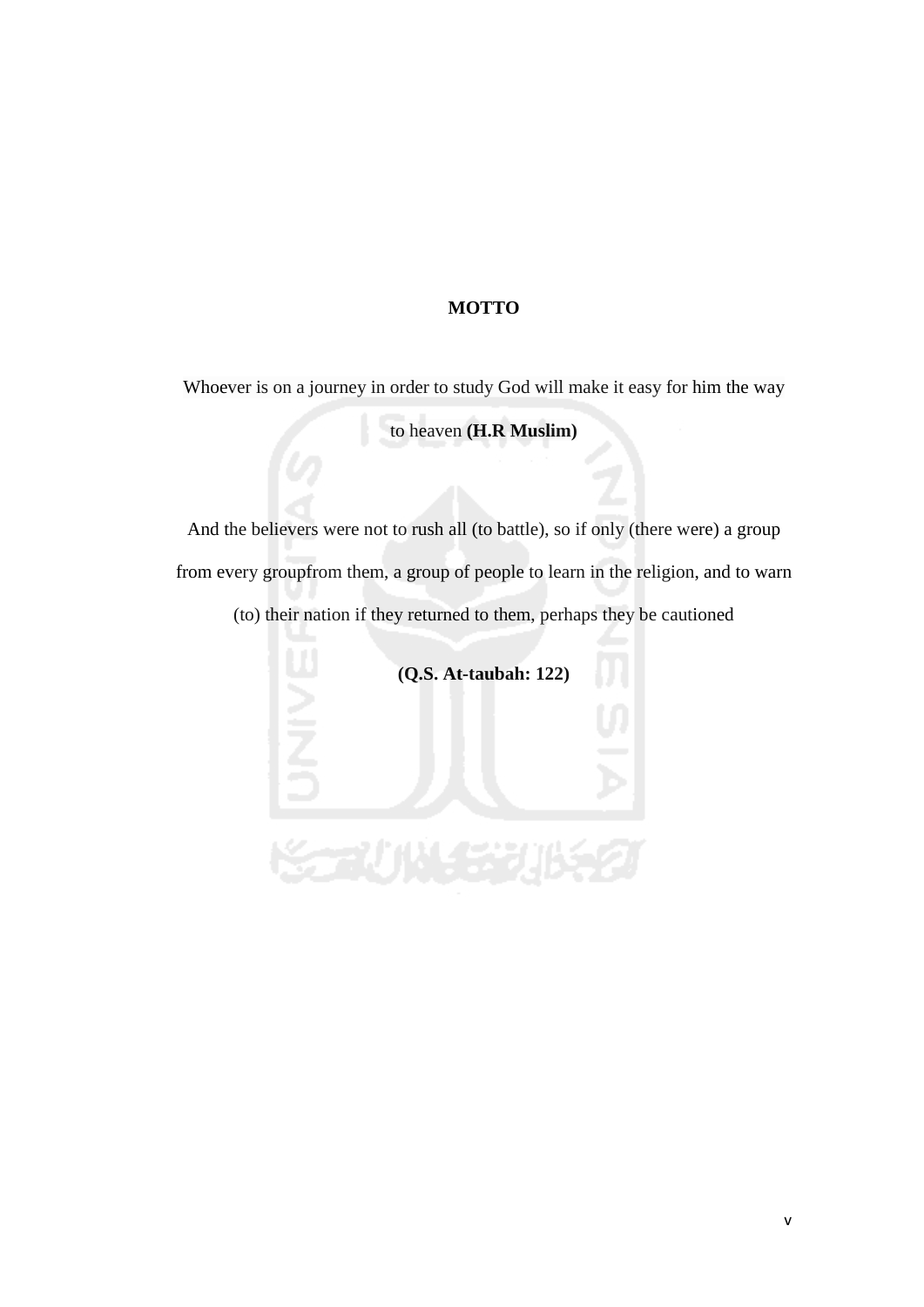#### **DEDICATION**

Gratefully and thankfully, I dedicate this thesis to:

- 1. The dean Faculty of Psychology and Socio-Cultural Sciences Islamic University of Indonesia Dr. rer. nat. AriefFahmie, S.Psi.,M.A., Psikolog
- 2. The head of English Language Education Department Irma Windy Astuti S.S., M.Hum
- 3. My academic lecturer IstaMaharsi S.S., M.Hum
- 4. My special lecturer: RadityaAdipramono, S.S., M.Pd.BI as my thesis supervisor, may Allah repay all the kindness
- 5. The whole lecturers at English Language Education Departmentand the staffs.
- 6. My dearest father: Ahmad Jarno and my beautiful mother: Sayi Fatimah who always support me, my lovely brother: Ari Sagita, and my little sister ViviOktaviana. May Allah always take care of them on the right and straight path.Amiinn….
- 7. SMA BinaAnakSholeh stakeholder who have helped me to finish this thesis
- 8. My adorable friends at English Language Education Department batch 2012
- 9. Graduates 2011 of ITTC Gontor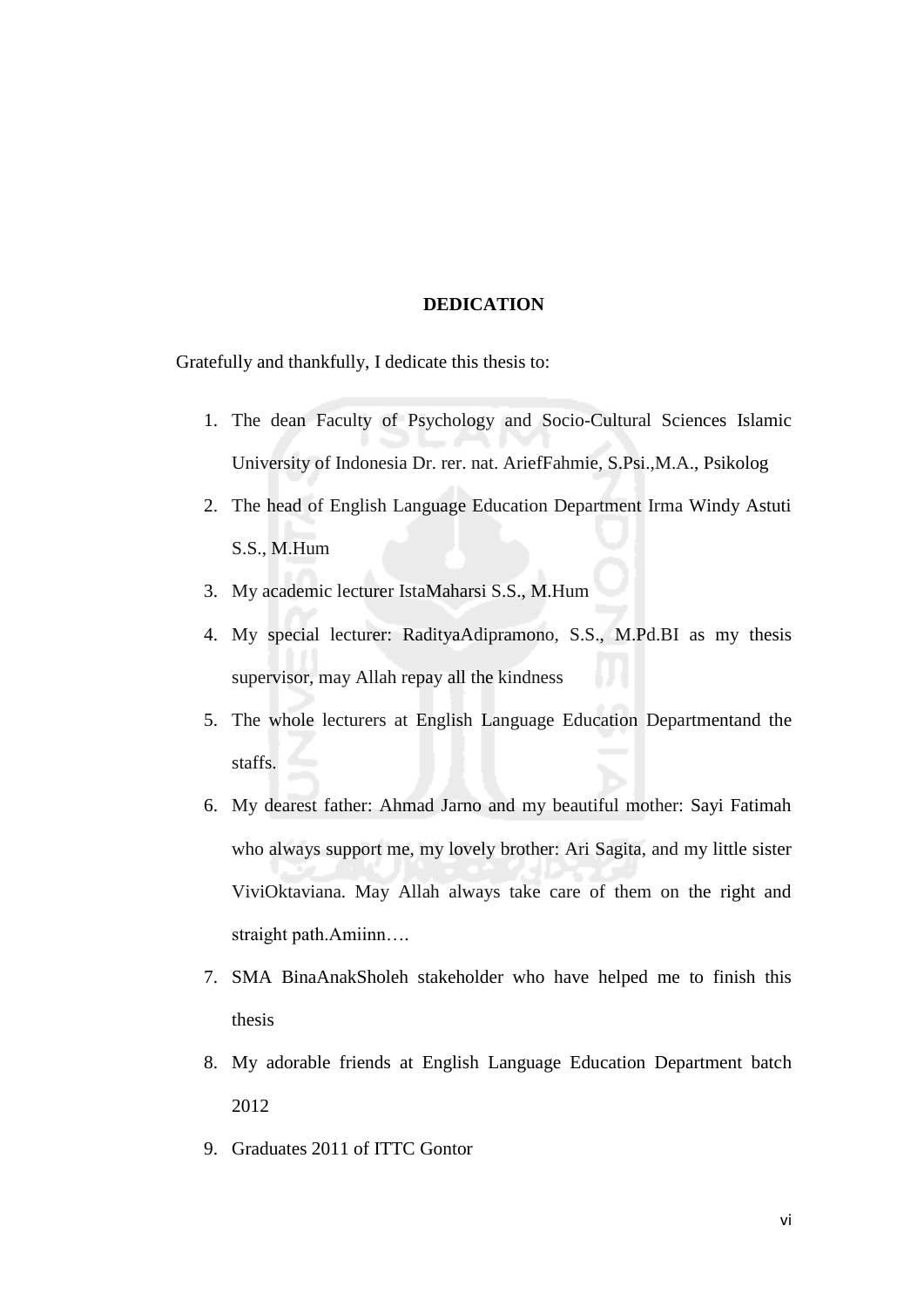10. All those who have helped the researcher to complete the thesis which may not be mentioned one by one

#### **ACKNOWLEDGEMENT**

*AlhamdulillahiRobbil 'Alamin,*All praises and thanks be to Allah SWT almighty benevolent the most merciful, I am grateful to Allah SWT who has given me strength, patience and ease of finishing this thesis. Without Allah, it would not be as beautiful as this. Peace and greeting to the king great prophet Muhammad SAW who has brought his *ummah* from the dark ages to the era ablaze with religious teachings of Islam. May we always get his blessing until doomsday.

Sincerely, I really appreciate and address my gratitude especially to my parents who have given a great support both financially and morally, my brother and sister who always accompany me in a moment of joy and sorrow. I say biggest thanks to Mr. RadityaAdipramono who has patiently guide, provide direction and support me in writing this thesis, who always took the time for the sake of completion of this paper. I learned a lot from him, may Allah repay all the kindness and always provide ease in every affair. Amiinn. I give special thanks to all lecturers at English Language Education Department UII who has given me a lot of beneficial knowledge, Equiped me with the experience and learning in the classroom and outside the classroom, may Allah make it all as perpetual charity in the afterlife. Amiinn. I am grateful to the whole stakeholder of BinaAnakSholeh Foundation especially to the head master of SMA BinaAnakSholeh Yogyakarta*Ustd*Bariyah who has allowed me to conduct